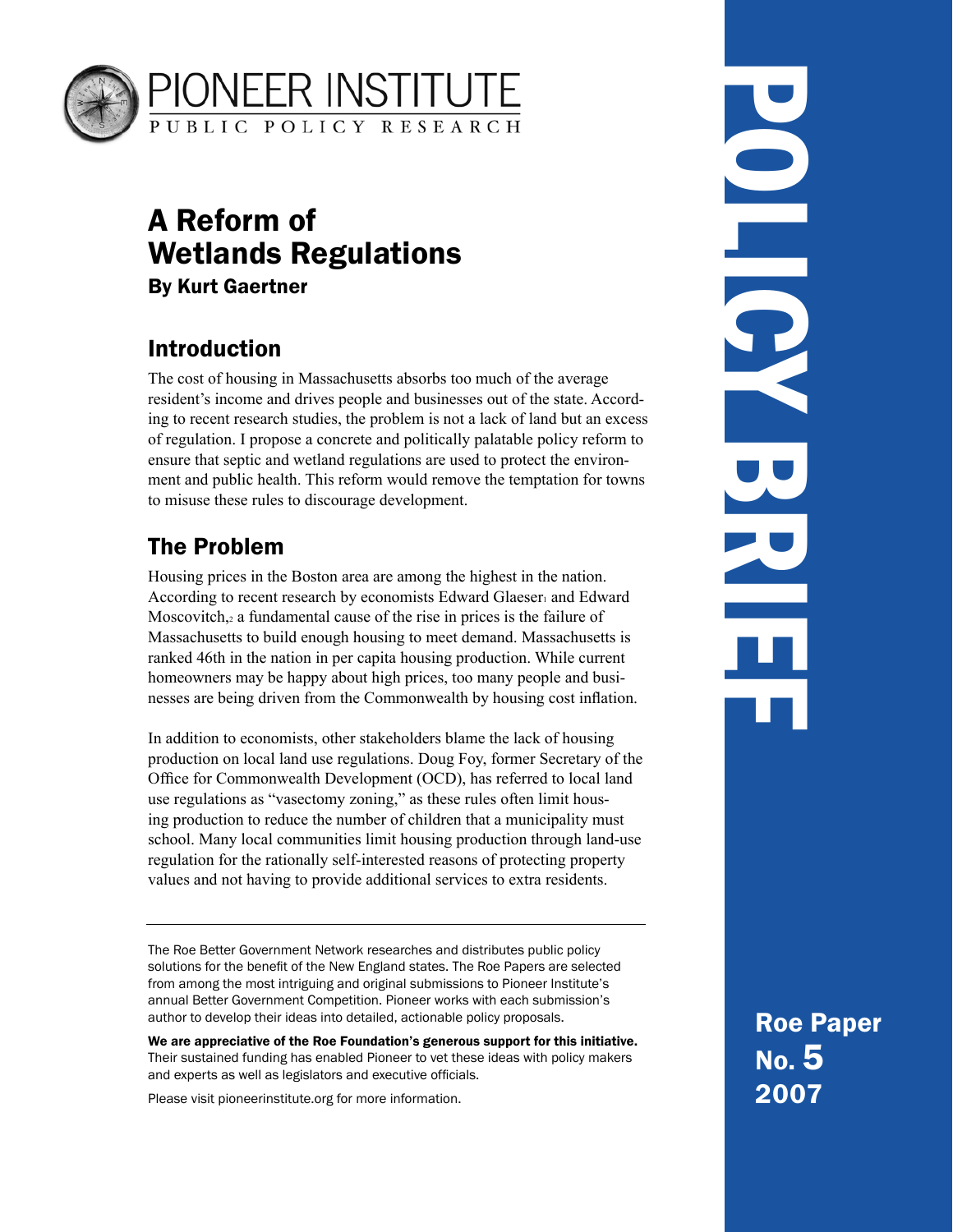This benefits current residents and the politicians who depend on their votes, but it locks out everyone who was not lucky enough to have bought in ten years ago, especially those who are just starting their careers.

Policy makers have responded by offering financial incentives such as Chapter 40R and Commonwealth Capital, tools like the Massachusetts Smart Growth Toolkit, and planning grants under the Priority Development and Smart Growth Grant Programs. However, none of these programs targets the illegitimate use of land-use regulations such as Title V and the Wetlands Protection Act to limit development. Title V regulates septic systems while the Wetlands Protection Act addresses the impact of development on wetlands.

#### **Title V**

Title V (Chapter 21A S. 13; 310 CMR) of the State Environmental Code regulates septic systems across Massachusetts. Its aim is to protect public health from improperly disposed wastewater from homes and businesses that are not connected to public sewers. More than 30 percent of the homes in the state use a septic system, and improperly treated wastewater from them is a major contributor to pollution in coastal estuaries, ponds, rivers, and groundwater. While the state Department of Environmental Protection (DEP) sets minimum standards for the design and siting of septic system components such as tanks, distribution boxes, and leach fields, local boards of health retain the power to enact regulations more stringent than the state standard.

In *Residential Land Use Regulations in Eastern Massachusetts*, Pioneer Institute Environments Project Manager Amy Dain found that 58 percent of the cities and towns (109 of 187) in her Eastern Massachusetts study area had adopted local septic regulations more stringent than the state; it is reasonable to assume that a significant percentage of the state's 351 communities have tightened their regulations. Municipalities have enacted standards beyond those of Title V in a wide number of areas including leach field size, percolation rate, design flow, and depth to groundwater in order to compensate for differences in soil quality, natural resources, and health concerns

among municipalities. Title V was intended as a baseline that is generally considered sufficient to protect public health, allowing communities to be more stringent when circumstances warranted. The challenge is to know when locally adopted standards are preventing improperly treated wastewater, and when these standards are being diverted to control housing growth.

#### **Wetlands Protection Act**

The Wetlands Protection Act (Chapter 131 S.40; 310) CMR 10) regulates work in and next to coastal and inland wetlands that border surface waters, as well as in other resource areas such as land subject to flooding, riverfront areas, and land under water bodies. The regulations aim to promote flood control, prevent pollution and storm damage, and protect public and private water supplies, groundwater, fisheries, land containing shellfish, and wildlife habitat.

Under the Wetlands Protection Act, local conservation commissions, consisting of three to seven members appointed by the selectmen or city council, review (with DEP oversight) proposed developments that may impact wetlands. Commissions determine whether a proposed project falls under their jurisdiction through the review of "Requests for Determination of Applicability," evaluate "Notices of Intent" where projects require a permit, and issue permits known as "Orders of Conditions" that stipulate conditions to the developer. Finally, conservation commissions issue "Enforcement Orders" for violations of the regulations.

As with Title V, commissions can promulgate regulations more restrictive of growth than those of the state. Dain found that 70 percent of the municipalities  $(131$  of 187) in her study area had passed wetlands bylaws or ordinances that give local conservation commissions authority to regulate activities/areas that are not covered under the state's Wetlands Protection Act. As with Title V, while the exact number is not known, it can be assumed that at least half of the communities in Massachusetts have tightened their regulations. Again, the challenge is to distinguish added regulations that offer needed protections from those that merely hinder the building of needed housing.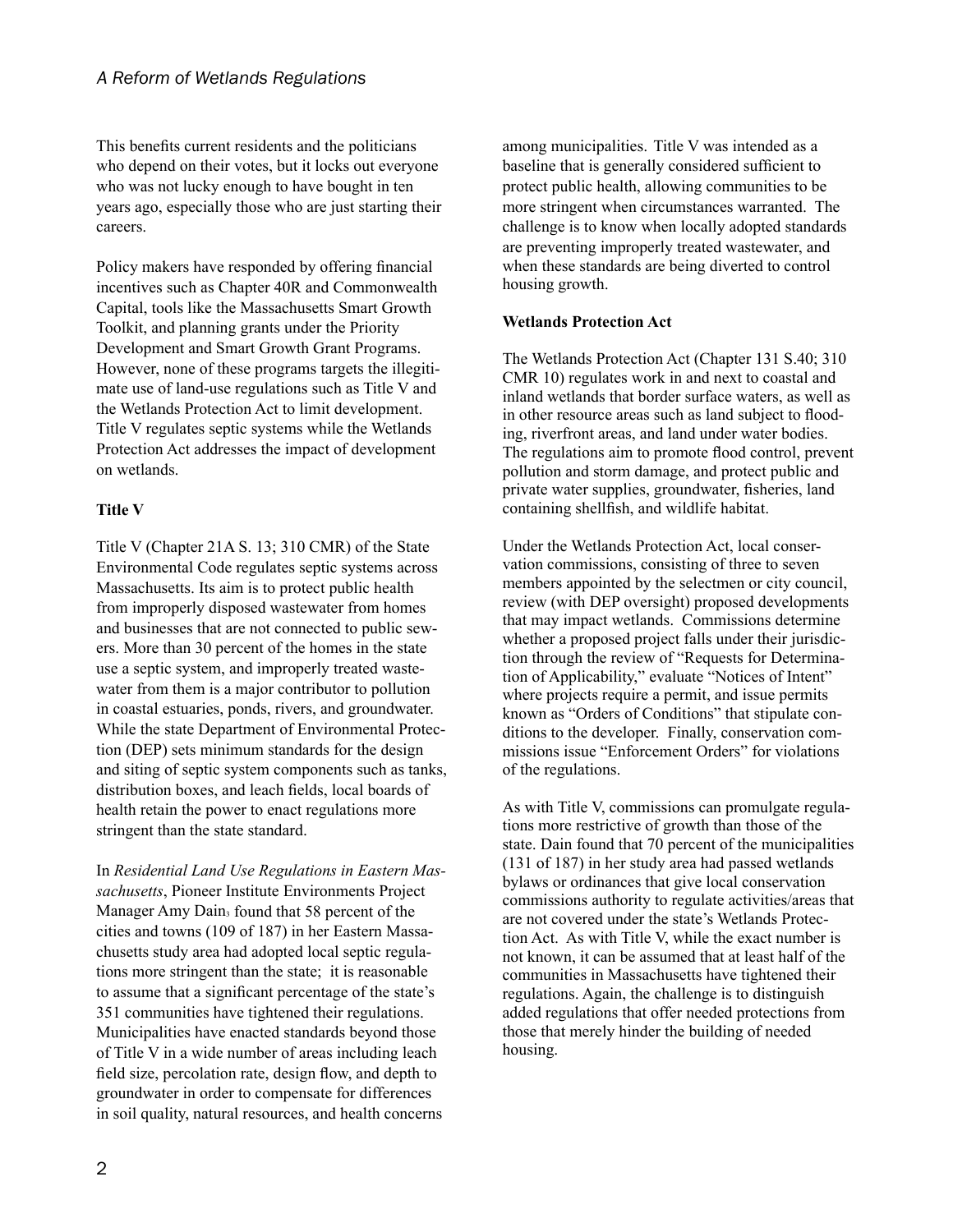## The Solution

The state should remove the temptation to misuse septic and wetland regulation by requiring communities to accommodate any shortfall in development "yield" (housing units or square feet of commercial or industrial space) resulting from the difference between state DEP and local standards. This accommodation would be achieved through open space residential design (OSRD). OSRD or cluster developments are more flexible than conventional subdivisions, because each individual lot need not meet every requirement on lot area, frontage, setback, height, septic systems, etc. These requirements may be relaxed in exchange for concentrating development on one part of the lot and permanently preserving open space. Communities would still be allowed to increase environmental regulation beyond state standards, but not at the cost of restricting development.

Imagine a community that zoned for one-acre lots in an area without public sewers. According to state wetland and septic regulations and local zoning, 16 houses could be built on a 25-acre parcel. However, because of the community's stricter local wetlands and septic regulations, the yield drops to 13. The community, under this proposal, would then have to relax other standards, such as setback, frontage, or lot size, to ensure that 16 units could be accommodated on the lot. Essentially, a community that reduced development yield by applying stricter environmental standards would have to find another way to build the same number of units.

The OSRD approach ensures that a denser-than-usual development can be environmentally sound, even as it helps to relieve housing-price inflation. Unlike conventional subdivisions, which usually only allow single-family homes, cluster subdivisions often allow townhouses, duplexes, or even multi-family units. Moreover, cluster zoning can include density bonus provisions as an enticement to build a cluster subdivision instead of a conventional one, protect more open space, or provide affordable units within a cluster subdivision.

Many communities in Massachusetts already have OSRD or cluster development provisions, though

many bylaws or ordinances need improvements to make them more effective. Dain's research found that 80 percent of the sampled municipalities (157 of 187) allowed some kind of flexible/cluster zoning, and that Belmont, Gloucester, Raynham, Suttton, and Upton allow flexible/cluster development by right, at least in some circumstances. Another measure of the broad adoption of cluster zoning is offered by participation in the state's Commonwealth Capital Policy program. In fiscal year 2005, the first year of the program,  $128$ of 191 participating communities had cluster zoning in place and another 20 committed to pass a cluster provision within the next year.

#### **Encouraging Broader Implementation of OSRD Provisions**

I recommend a two-year grace period to allow more communities to implement OSRD zoning bylaws or ordinances. After the grace period is over, a community could enforce local wetlands or septic regulations stricter than those of the state DEP only if it has an OSRD provision. As an enforcement mechanism, if a community has OSRD, but the zoning as applied does not result in a subdivision or building permit for the yield expected under state standards, the developer could appeal to DEP. If the DEP finds in the developer's favor, the project would only have to meet state DEP standards.

The two-year grace period allows communities to take advantage of available technical assistance resources. The Executive Office of Environmental Affairs (EOEA) Smart Growth Technical Assistance Grant Program is entering its third year of providing grants of up to  $$30,000$  to cities and towns to alter land-use regulations. In the first two years, 28 communities have been assisted with the drafting and passage of OSRD bylaws. In September 2005, the EOEA and the OCD released the Massachusetts Smart Growth Toolkit, which includes promotional materials and model bylaws for a dozen smart growth techniques, including OSRD.

By making OSRD implementation a prerequisite for a community's stricter wetlands and septic regulations, the state would encourage the adoption of cluster-friendly zoning.